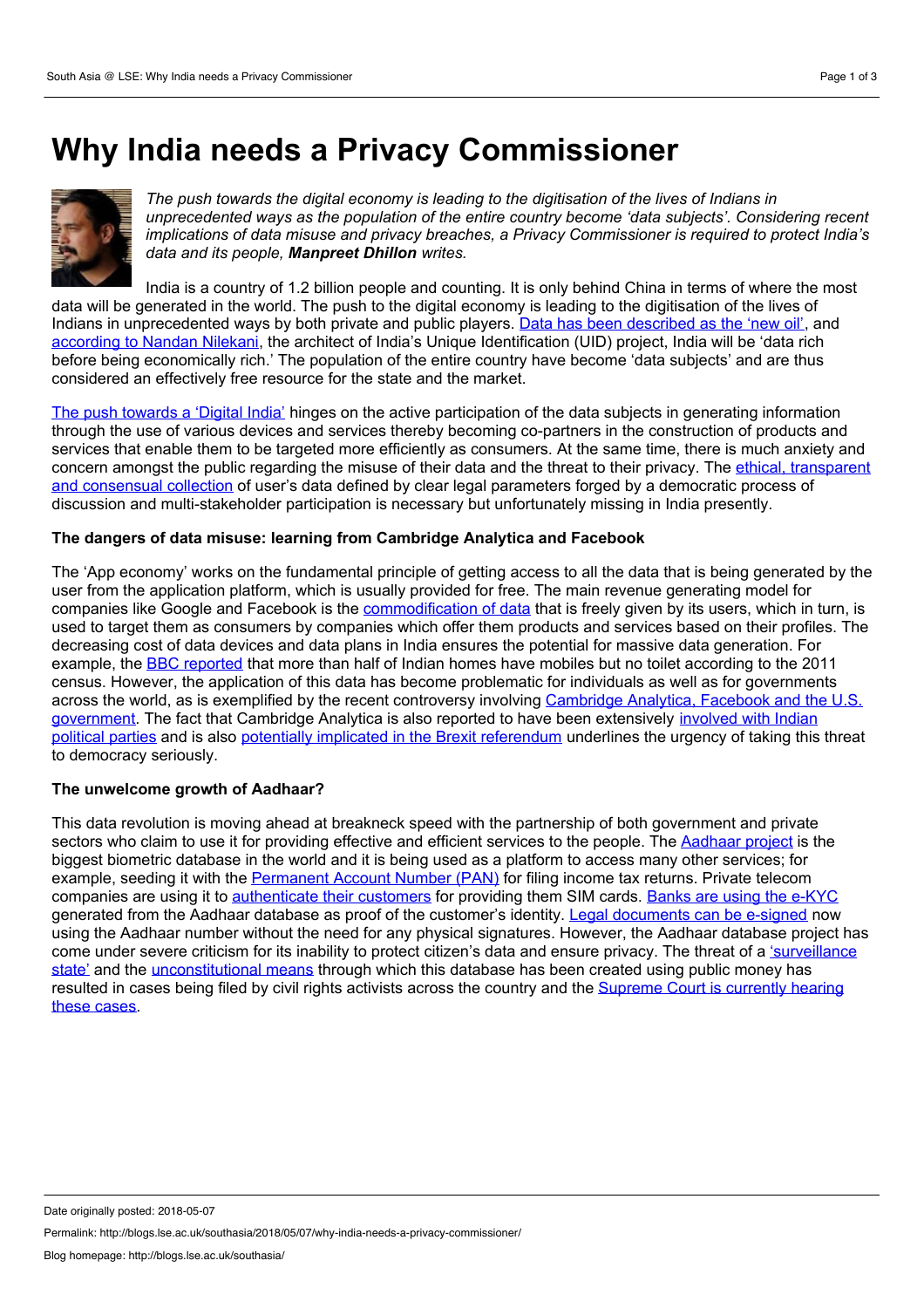The lack of [transparency](http://www.thehindu.com/news/national/aadhaar-card-projects-over-rs13000-crore-awarded-without-tenders/article7668321.ece#!), [accountability](https://scroll.in/article/833060/how-efficient-is-aadhaar-theres-no-way-to-know-as-the-government-wont-tell) and [multi-stakeholder](https://www.ncbi.nlm.nih.gov/pmc/articles/PMC5741784/) consensus on the one hand and use of coercion and denial of services on the other has underlined the undemocratic ethos of this project. The owner and collector of the data i.e. the Unique Identification Authority of India (UIDAI) is also the regulatory body, which is a conflict of [interest](https://www.livemint.com/Opinion/S6Ep52qB9PK1DRLFUbUDBK/The-curious-case-of-FIR-by-the-UIDAI.html) in the clearest terms possible. It has been reported that executives involved in creating the database are now launching private [user-authentication](https://www.livemint.com/Opinion/S6Ep52qB9PK1DRLFUbUDBK/The-curious-case-of-FIR-by-the-UIDAI.html) companies. The fact that government departments have been leaking Aadhaar numbers by the bucketful has also put the UIDAI in a tight spot and put a big question mark over its capability to control and protect the data it has collected from the populace. Recently, the Chief Minister of Andhra Pradesh, Chandrababu Naidu declared that the DNA data of 50 million [citizens](https://scroll.in/article/874999/the-andhra-pradesh-government-plans-to-use-blockchain-to-collect-dna-data-of-50-million-citizens) will be collected using blockchain technology. Hence, we find that data is gathered by promising to deliver better and more effective [welfare,](https://www.hindustantimes.com/opinion/aadhaar-in-welfare-is-pain-without-gain/story-HT8yBPN67QsqiAxFRh1b7I.html) [healthcare](https://health.economictimes.indiatimes.com/news/health-it/can-big-data-help-reduce-indias-burden-of-healthcare-costs/60374868), [security](https://www.livemint.com/Politics/PMvENttbnn2bCjUaUjB4YK/Curbing-terrorism-black-money-legitimate-state-interest-i.html) and [governance](https://timesofindia.indiatimes.com/india/aadhaar-one-of-measures-to-tackle-corruption-black-money-supreme-court/articleshow/59074954.cms) without clearly defining user rights over their data or any robust oversight on how it can be used or sold by various firms.



*A man gets his fingerprints taken at the Aadhaar enrolment centre. Photo credit: [Kannanshanmugam,shanmugamstudio,Kollam](https://commons.wikimedia.org/w/index.php?title=Fotokannan&action=edit&redlink=1), [Wikimedia](https://commons.wikimedia.org/wiki/Category:Unique_Identification_Authority_of_India#/media/File:Adhar_DSCN4545.JPG) Commons, CC [BY-SA](https://creativecommons.org/licenses/by-sa/3.0) 3.0.*

## **The need forsafeguarding citizens' data**

While it is clear that the interest of the government for innovation in governance through the use of technology and of the private companies for the generation of profit and new products are being well served, it is not at all clear how the privacy rights of citizens are being safeguarded in the new digital economy. The use or abuse of private data by [multinational](https://www.huffingtonpost.com/nathan-newman/why-googles-spying-on-use_b_3530296.html) companies like Google, [Facebook](http://time.com/4695/7-controversial-ways-facebook-has-used-your-data/) and others needs to be taken serious note of and citizens need to be protected by the government through laws that effectively address the issues and concerns related to informational privacy and provide the redress mechanism for misuse of data or data leakages. The data that the citizens provide to the [government](https://www.financialexpress.com/industry/technology/at-indian-express-thinc-data-protection-about-protecting-people/976192/) in good faith must also be protected and the citizens should have the right to have their complaints registered and action taken for any data breach. The [government](https://itpeernetwork.intel.com/governments-shifting-role-to-protect-citizens-in-the-digital-world/) needs to become an active partner in ensuring that the interests of not only the state and market but also of individual citizens are safeguarded and protected.

To do this, the creation of the office of the Privacy Commissioner of India is urgently required. It should be a specialised office tasked with the mandate of ensuring the privacy rights of Indian citizens are well protected and relevant policy interventions are generated to ensure data security and compliance with the highest standards of data ethics. The Supreme Court ruled in 2017 that privacy is a [fundamental](https://www.hindustantimes.com/india-news/supreme-court-rules-privacy-is-fundamental-right-here-s-full-text-of-the-judgment/story-Wheiu7B8nbgbqtJYT1KzkO.html) right in India. The Right to [Privacy](https://cis-india.org/internet-governance/blog/leaked-privacy-bill-2014-v-2011) Bill, which mandated the creation of a Data Privacy and Protection Authority (DPPA) is a step in the right direction and needs to be passed by the legislature without further delay. The [government](https://tech.economictimes.indiatimes.com/news/internet/data-protection-bill-to-be-ready-by-march-indian-govt-tells-sc/62628367) promised the Supreme Court that the Data Protection Bill drafted under the leadership of Justice B.N. Srikrishna will be ready by March 2018 but it is nowhere in sight yet. Cases relating to data protection and data security are currently being filed in the courts as there is no independent body that has jurisdiction to investigate complaints and suggest policies for data governance to the government while the juggernaut of data collection goes ahead full throttle.

#### **Best practices in other countries**

Permalink: http://blogs.lse.ac.uk/southasia/2018/05/07/why-india-needs-a-privacy-commissioner/

Date originally posted: 2018-05-07